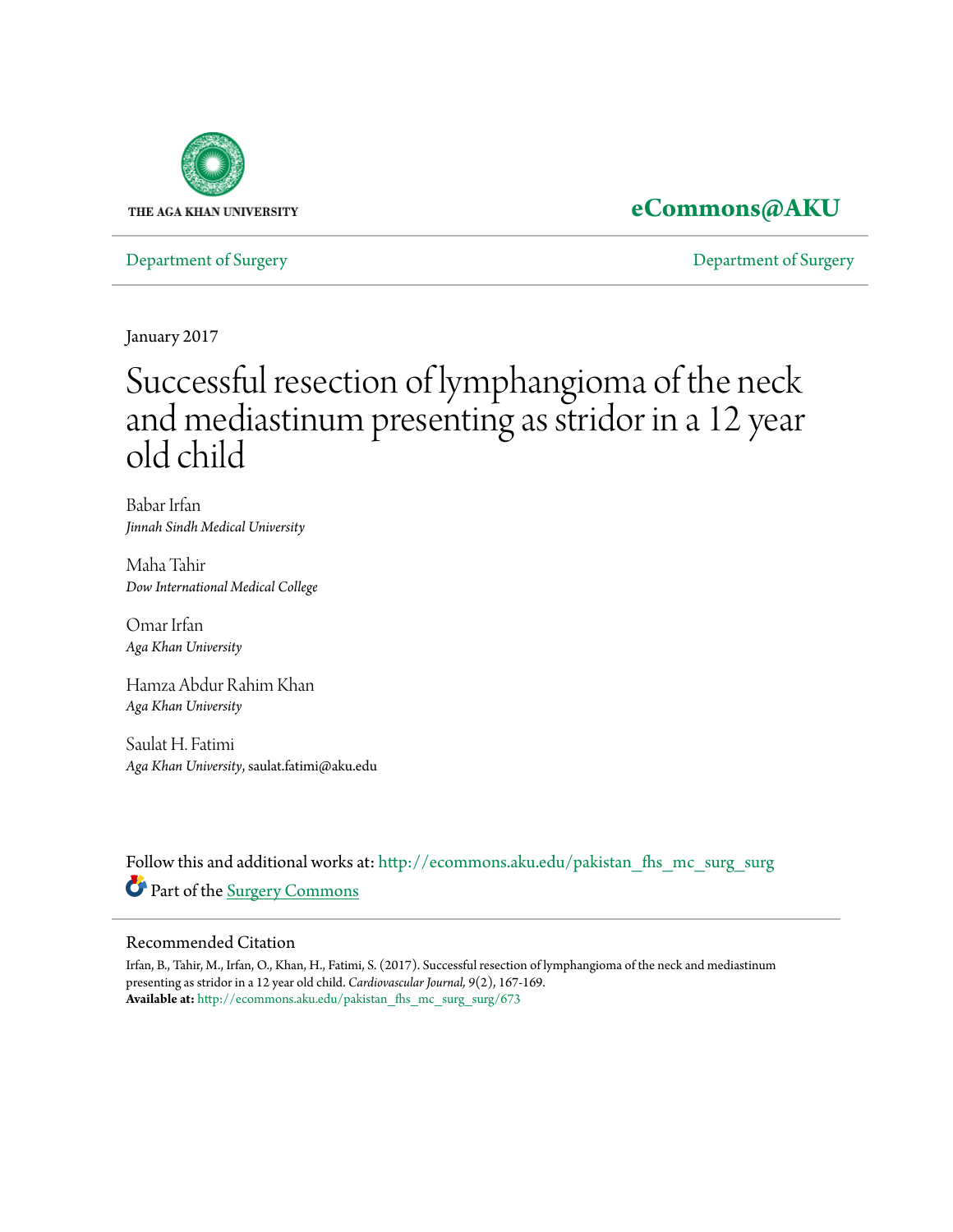## **Successful Resection of Lymphangioma of the Neck and Mediastinum Presenting as Stridor in a 12 Year Old Child**

**Babar Irfan<sup>1</sup> , Maha Tahir<sup>2</sup> , Omar Irfan<sup>3</sup> , Hamza Abdur Rahim Khan<sup>3</sup> , Saulat H. Fatimi<sup>3</sup>**

*<sup>1</sup>Jinnah Sindh Medical University, Karachi, Pakistan, 2Dow International Medical College, Karachi, Pakistan, 3Aga Khan University Medical College, Karachi, Pakistan*

#### **Abstract:**

#### *Keywords:*

*Lymphangioma, mediastinum, stridor, cervical mass.*

*Lymphangiomas are congenital malformations of lymphatic tissue. This benign condition is generally found in the neck region and is discovered by 2 years of age. Here we report the case of a 12 year old child who presented with a cervical and mediastinal cystic hygroma that had progressed to such a space occupying nature as to cause the shifting of the trachea. The entire mass was successfully resected with a lower neck incision. Our case suggests the necessity of considering cystic lymphangioma in the differential diagnosis of lateral neck masses and use of adequate imaging to substantiate the pre-operative diagnosis.*

#### *(Cardiovasc. j. 2017; 9(2): 167-169)*

#### **Introduction:**

Lymphangiomas are congenital malformations of the lymphatic system. Usually they present at birth or develop later during infancy. 90% of cases however, are detected by 2 years of age.<sup>1</sup> Lymphangiomas are typically located in the neck  $(75%)$  and axilla  $(20%)$  while only  $3%$ -10% of neck lesions extend into the mediastinum and about 1% are present entirely in the mediastinum.<sup>2</sup> They have a prevalence of less than 4.5% of all mediastinal tumors.<sup>3</sup>

The typical presentation is a soft, non-tender, smooth mass that is compressible and can be transilluminated; with alteration in size resulting from infection or hemorrhage. There may be respiratory compromise and dysphagia along with aesthetic anomaly depending upon the location of the mass, the bulk and the degree of compression on the surrounding structures. In the majority of the cases the child presents without any functional problems because the cosmetic appearance brings attention much earlier in the disease course.

Lymphangiomas are diagnosed based on clinical history, examination and imaging. Ultrasound and CT scans can help in the diagnosis of the disease. However, MRI remains the imaging modality of choice for a definitive diagnosis as well as for determining the intra-thoracic extension of the lesion. Diagnosis is confirmed by postoperative histology.<sup>4</sup> Nevertheless, older children presenting with a neck swelling accompanied by symptoms of respiratory discomfort are likely to be misdiagnosed in favor of an infectious cause.

#### **Case Report:**

A 12 year old child presented to our hospital with two months history of shortness of breath that was progressively worsening and developed stridor. There were no other symptoms, no comorbid conditions, no family history of similar complaints and normal birth and development. Physical examination revealed a fluctuant large mass in the left half of the neck with deviation of the trachea onto the right side. CT scan of the neck was performed that showed a large lymphangioma in the neck and upper mediastinum with compression of the mid and lower trachea (Figure 1). Based on these findings, surgical resection of the mass was planned. Via a left lateral neck incision with extension up to supra sternal notch, the entire lymphangioma was resected successfully (Figure 2). Sternotomy was not required. Postoperative course was unremarkable and patient was discharged home in perfect health after four days. The patient was followed for another 6 months without any signs for post-operative complications or recurrence of the disease.

**Address of Correspondence**: Dr. Omar Irfan, Aga Khan University Medical College, Karachi, Pakistan. Email:omarirfan1@hotmail.com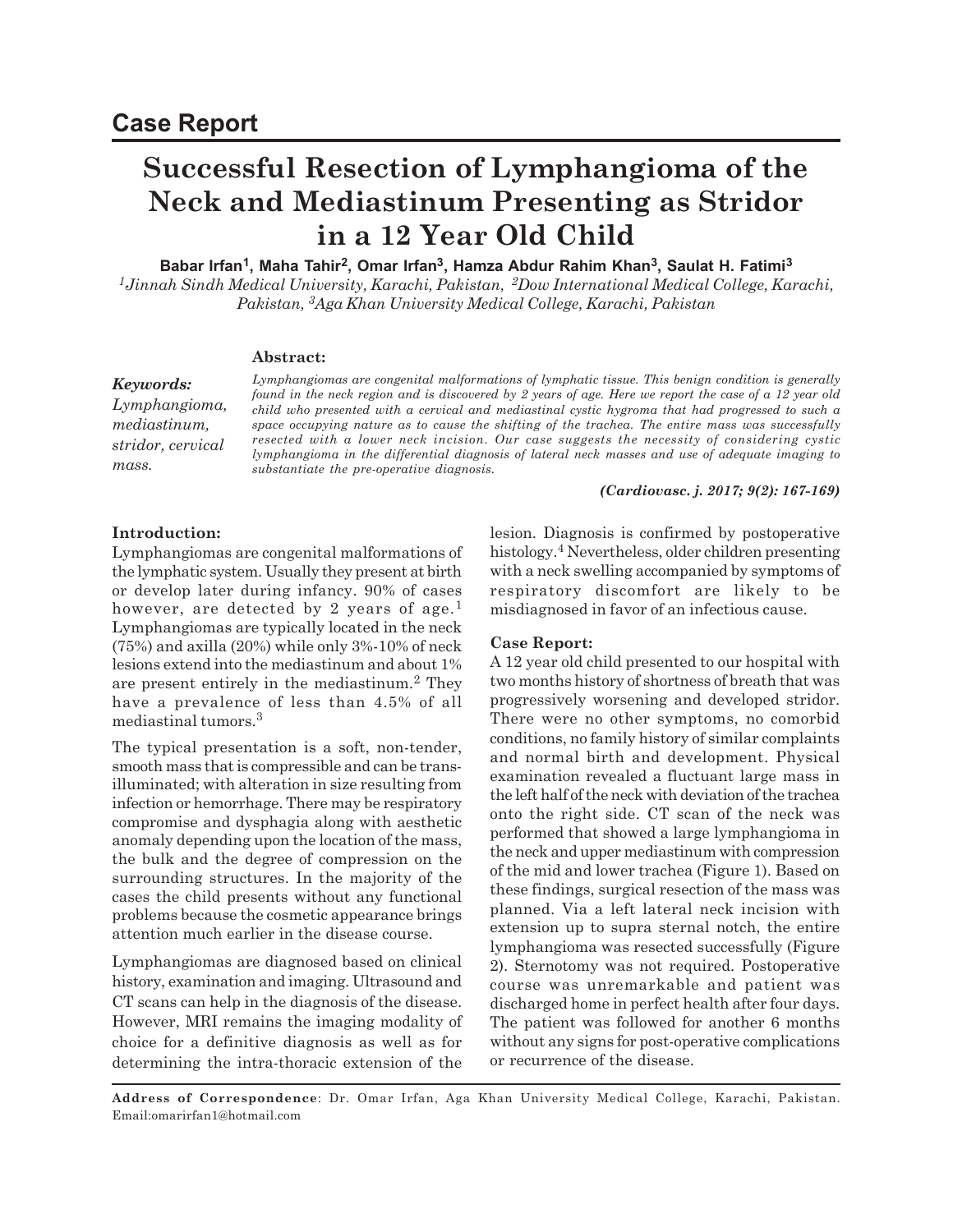

**Fig.-1:** *CT scan showing the lesion in the neck extending up to the aorticopulmonary window in the mediastinum (as indicated by the arrow). This mass was shifting the trachea to the right.*



**Fig.-2:** *Resected Lymphangioma.*

#### **Discussion:**

Lymphangiomas are malformations of lymph tissue that results from the failure of lymph spaces to connect to the rest of the lymphatic system. Malformations that contain both lymphatic and venous components are called Venolymphatic malformations. Macrocystic lymphatic malformations (*cystic hygroma*) are lesions that contain large thick-walled cysts that have little infiltration of surrounding tissue allowing for a relatively straight-forward excision procedure. Microcystic lymphatic malformations are lesions with more extensive infiltration in the floor of

168

mouth and tongue along with other soft-tissue structures of the head and neck, making their excision difficult.

Lymhangiomas can be classified according to two methods. Classification can be based on size, dividing the malformation into microcystic or capillary lymphangiomas, in which the lesions are less than 1 cm in diameter, and macrocystic cystic hygromas, in which the cysts are larger than 1 cm.<sup>5</sup> The other classification is based on location and extent of the involvement. De Serres and colleagues proposed a five-stage classification for lymphangiomas depending on whether the lesion was unilateral or bilateral and suprahyoid or infrahyoid.<sup>6</sup>

Surgical resection is the treatment of choice for lymphangiomas. The purpose of surgery is to improve cosmetic appearance, offset any difficulty in eating or breathing and to carry out a complete excision of the lesion(s) without causing damage to important neck structures and facial musculature.<sup>5</sup> De Serres and colleagues evaluated postoperative complications of 56 patients who underwent surgical resection of cervical lymphangiomas. 6 These complications included cranial nerve paralysis, infection, and seroma formation. Based on their proposed anatomic staging system for lymphangiomas, the percentage of complications ranged from 17% in stage I (unilateral infrahyoid) to 100% in stage V (bilateral